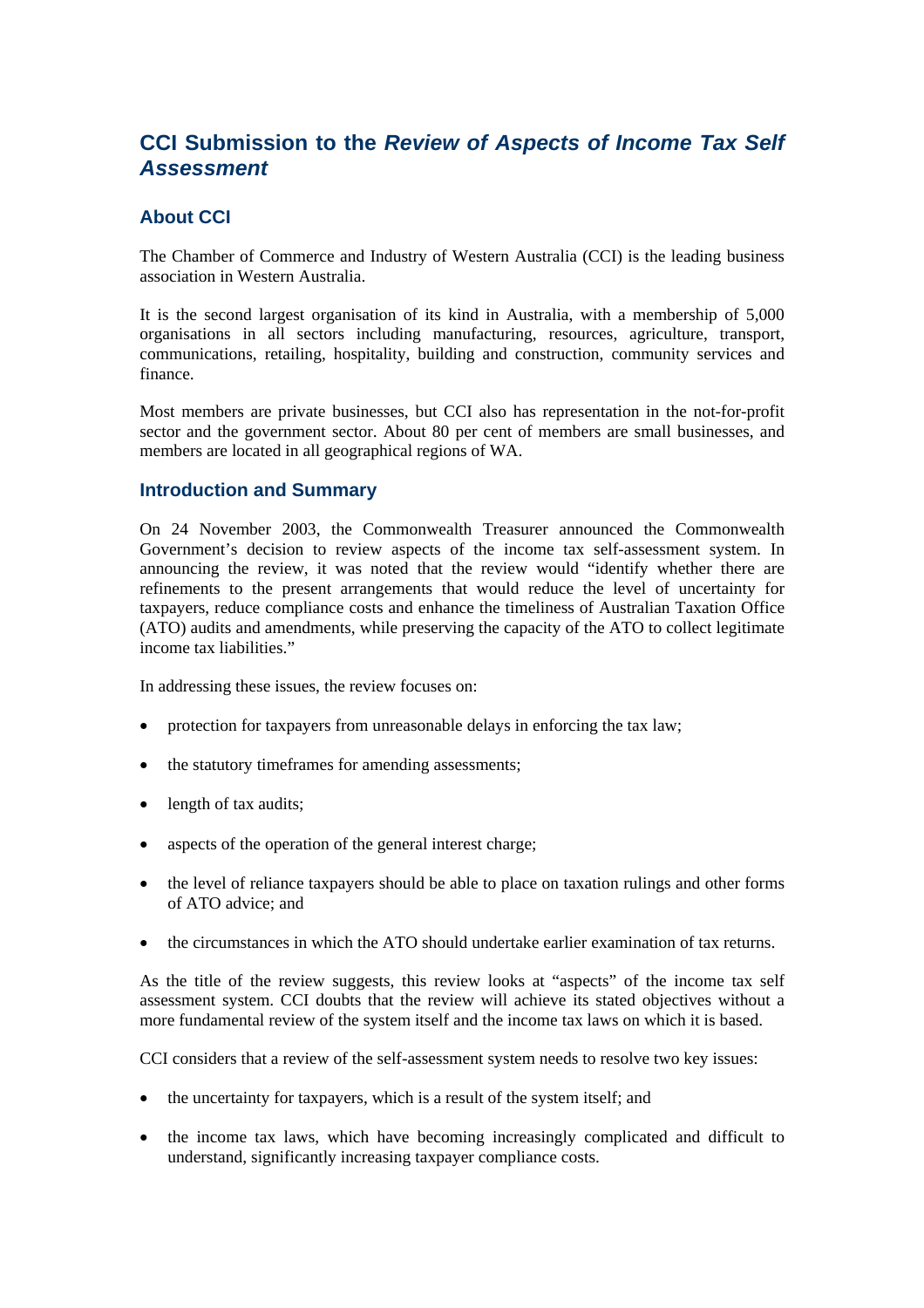A measured response could involve the return to a modified pre-issue assessment regime, which would require the ATO to be more proactive in interpreting tax law in order to reduce uncertainty for taxpayers. Such a regime could also help to simplify tax laws, which have in many ways been complicated as a result of the self-assessment system.

In addition, it is clear that further work needs to be undertaken to reduce the volume and complexity of tax legislation in order to reduce uncertainty for taxpayers and the associated burden of compliance and administration. In the absence of a process whereby the policies behind the income tax laws can again be reviewed (following the Government's opposition to some of the key recommendations of the Ralph Review of Business Taxation), there remains a clear need to look at ways in which the income tax laws themselves (not the policies behind the laws) can be simplified.

This would best be achieved through the re-establishment of the Tax Law Implementation Project – an initiative of the previous Government which was effectively shelved in 1999 so that the resources could be devoted to the GST and business tax reform process.

## **Problems with the Current System**

The introduction of self-assessment in 1986-87 relieved the ATO of the responsibility to examine returns lodged by taxpayers in the process of assessment. Taxpayers are now required to lodge their tax return, with any claims made by a taxpayer generally accepted by the ATO, usually without adjustment, before issuing an assessment notice. However, even though the ATO may initially accept the tax return, the return may still be subject to further review.

As this system requires taxpayers to have a good understanding of the tax law in order to fulfil their taxation obligations, the ATO's role has shifted to providing advisory services such as private rulings to improve taxpayer knowledge of the application of the tax law to individual circumstances. In addition, resources devoted to post-assessment checking has increased through audit activity.

Under the system of self-assessment, the ATO has been able to move from the position of having to understand and be able to apply the income tax law on a consistent basis, to instead passing on that responsibility to taxpayers and their advisers. As highlighted by Michael Inglis:

*"…the ATO was able to move from what had become the uncomfortable position of having itself to understand, and be capable of genuinely applying on a consistent Australia-wide basis, the income tax law, to the more comfortable position of armchair critic. The full burden of getting and staying up to speed on, and contending day by day with, the newly expanded and more complicated income tax laws (not to mention existing ones) was thus taken off the shoulders of the ATO and put onto the shoulders of taxpayers and their advisers."[1](#page-1-0)*

This is in stark contrast to the previous system of full assessment, where ATO officers were able to gain ongoing first-hand experience and knowledge of whether the income tax law was workable or not when issuing assessments.

The system of self-assessment has been made all the more difficult for taxpayers given that the tax laws have become increasingly complex and lengthy, with over 8,500 pages of legislation spread over three different Acts (*Income Tax Assessment Act 1936, Income Tax* 

 $\overline{a}$ 

<span id="page-1-0"></span><sup>&</sup>lt;sup>1</sup> Inglis, M, "Is Self Assessment Working?", Australian Tax Review, June 2002.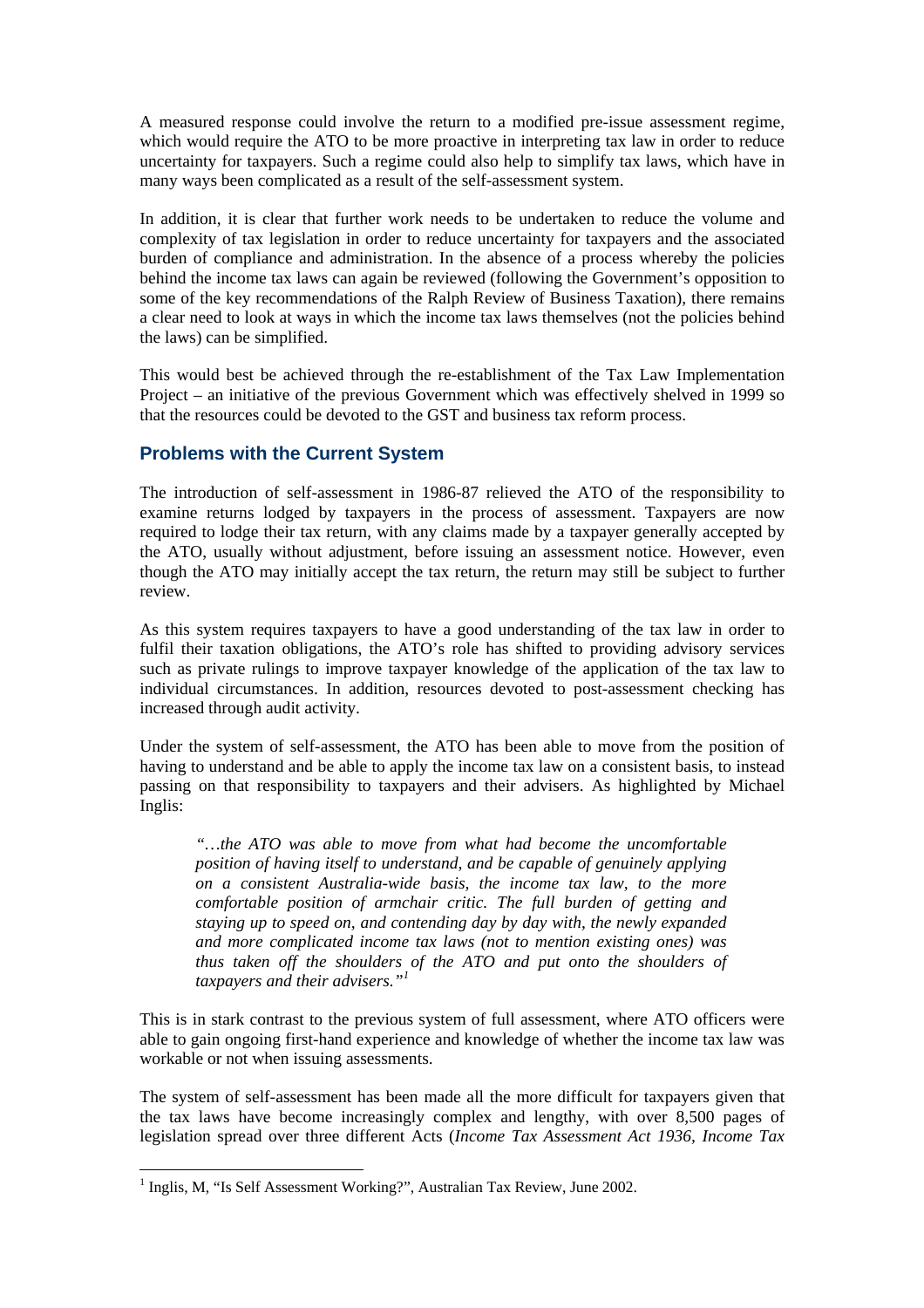*Assessment Act 1997, Schedules to the Taxation Administration Act 1953*) and many more thousands of pages in general public rulings<sup>[2](#page-2-0)</sup>.

In part, the increased amount of detailed income tax legislation has been an attempt to clarify all possible events or circumstances that can arise to increase certainty for taxpayers. However, it has had the opposite effect. The average taxpayer now finds it more difficult to understand and comply with the tax laws.

Such is the complexity of the system, the ATO has reported that around 75 per cent of all tax returns and activity statements are lodged with either complete or partial involvement of a tax professional. This is the highest of any country in the world.

The pressures on taxpayers and tax advisers to fulfil their tax obligations are compounded due to the uncertainty as to whether they will be audited for incorrectly completing their tax returns (potentially requiring payment of additional tax plus interest), or, worse still, avoiding tax (which can attract large penalties). This level of uncertainty is an unwelcome aspect of the system of self-assessment.

Despite the ATO's best efforts and intentions in providing rulings when requested, the practical issues for taxpayers and tax agents means that, for many reasons, the need for an ATO ruling may not be identified or, if it is considered, it may not be sought for any number of valid pragmatic reasons (not to do with minimising tax). By doing this, however, the onus on the taxpayer has now meant the ATO does not have to take a position on a tax matter until after the event.

The shift in obligations and responsibilities away from the ATO, combined with the threat of penalties at audit if a taxpayer gets it wrong, is seen as the key concern with self-assessment.

## **Options for Reform**

The system of self-assessment is in need of reform. It has brought about a clear shift in accountability and responsibility towards the taxpayer which in some cases, the taxpayer cannot reasonably comply with. The increasingly complex income tax laws and the threat of audit if taxpayers incorrectly complete their tax affairs, creating an uncertain environment.

While the ATO's efforts to provide taxpayers with information in order to explain complicated tax law and its application are to be commended, this has not improved the system. If anything, the flood of additional information has complicated matters further.

As a result, CCI believes that a review of the self-assessment system needs to resolve two key issues:

- the uncertainty for taxpayers, which is a result of the system itself; and
- the income tax laws, which have becoming increasingly complicated and difficult to understand for taxpayers and tax advisers.

Addressing these fundamental issues would also help address the issues outlined in the terms of reference to the review.

#### *Modifying the System*

In relation to the system of self-assessment, a measured response could be a move to a modified pre-issue assessment regime, possibly involving a pre-assessment issue computer

<span id="page-2-0"></span> 2 Inglis, M, "Is Self Assessment Working?", Australian Tax Review, June 2002.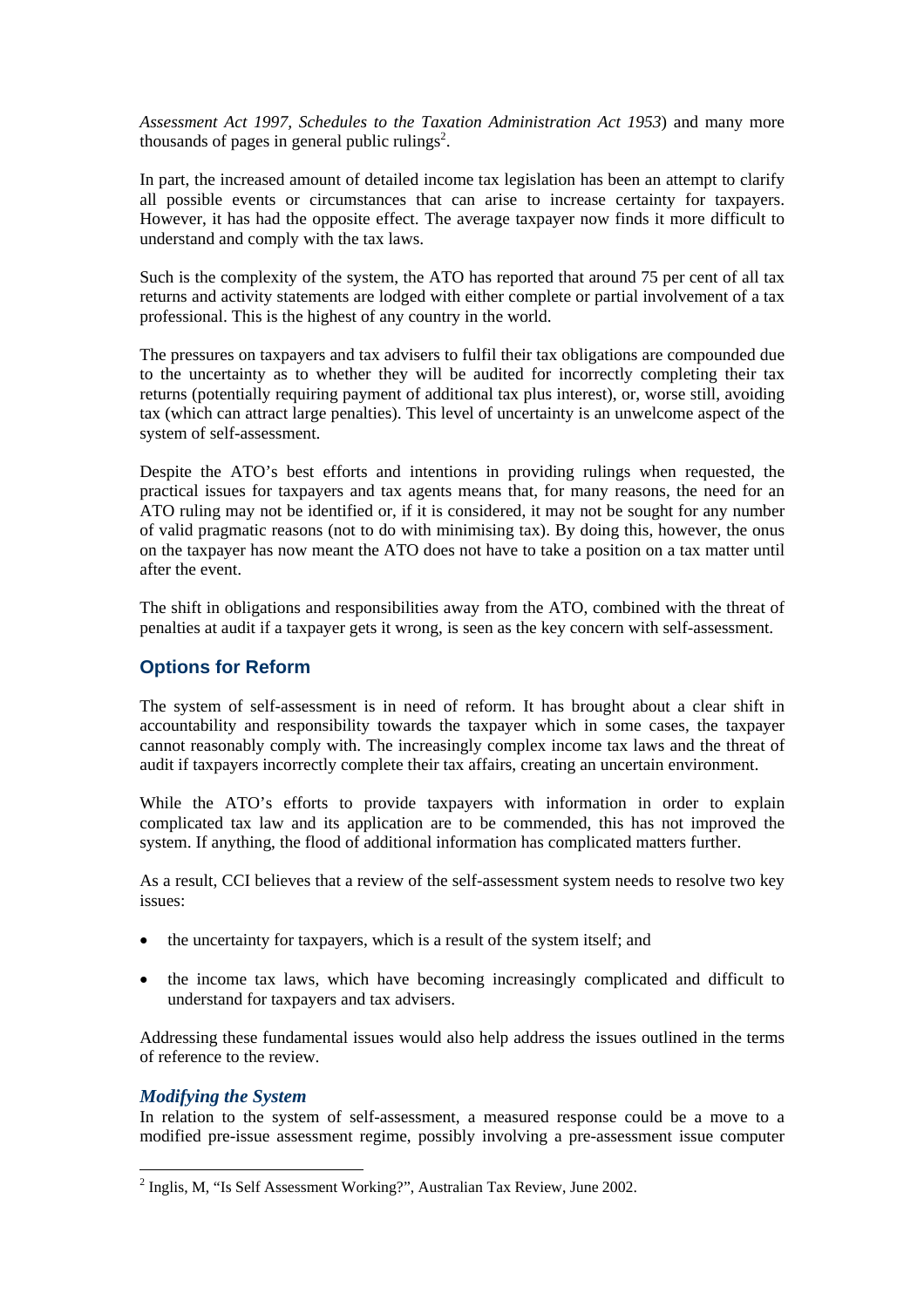check of returns using the same (or similar) parameters now used to identify possible audit cases.

In doing this, ATO assessors could then decide whether it should amend the returns (for simple errors of calculation) or seek further information from the taxpayer. If further information is necessary, then the taxpayers identified during this process would then have to substantiate or explain any issues raised before an assessment is issued.

This would allow the ATO to be more proactive in interpreting tax law and resolving issues at an earlier stage, rather than after assessments have been issued.

This should not reduce the obligations on taxpayers and agents to correctly identify and classify tax issues in their tax returns. Nor would it mean that the ATO could not audit a taxpayer's affairs after an assessment had been issued (just as they did prior to the introduction of self-assessment).

Such a process would give the most taxpayers and agents some comfort that returns had been assessed and relevant issues raised as appropriate before any assessment issued.

While this would increase the time with which the ATO would take to issue assessments, this would be a small price to pay if there was a greater degree of certainty that future audits would not give rise to any significant issues.

A modified pre-issue assessment regime could also help simplify the income tax laws, which have in many cases evolved as piecemeal responses to problems identified under the system of self-assessment.

#### *Simplifying Income Tax Law*

Few taxpayers or tax professionals would disagree with the proposition that the income tax laws have become too complex and difficult to understand.

Under the previous system, the ATO issued income tax assessments determined by ATO assessors on the basis of their own understanding and application of the income tax law to various facts and circumstances. In doing so, the ATO gained on-going first hand experience and knowledge as to whether the income tax law was workable or not.

The removal of this vital feedback element from the Australian tax system has been a key factor behind the development of complex and detailed income tax laws that are often practically unworkable.

In order to ensure a satisfactory system of tax administration, the law should be clear and taxpayers should know, without difficulty, when tax will be payable and when it will not. The system should also be stable and not subject to constant change. The cost and inconvenience to the taxpayer of complying with the law should also be kept to a minimum.

The income tax laws fall far short of achieving a satisfactory system of tax administration. As a result, reform is necessary in order to make the income tax law accessible and clear, and easier to apply and less burdensome to comply with than the present law.

This is best achieved through a fundamental review of the income tax laws, including the policies behind the laws – a process that was undertaken as part of the Ralph Review of Business Taxation. Indeed, the Ralph Review proposed a number of reforms not supported by the Government that would have greatly simplified the income tax laws, particularly the